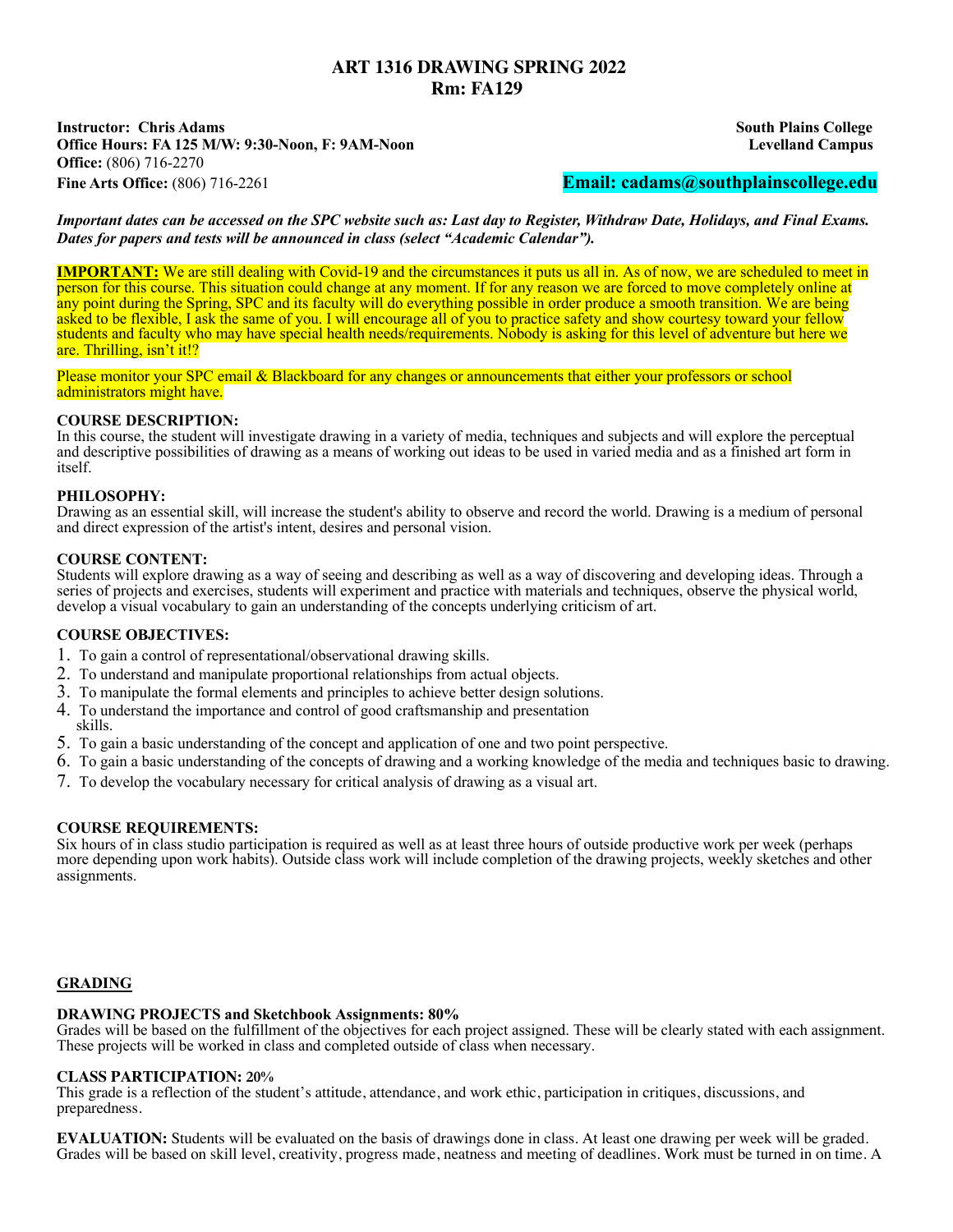due date will be given with each assignment. Work that is late will be graded down one letter grade per class for missing deadlines. A midterm progress grade will be assessed, based on class drawing projects, class work.

# **GRADING SCALE**

- A 90-100 Exceptional work, outstanding, high level of maturity, perception, & concepts
- B 80-89 Work is above average, but not quite up to the expectations of "A" grades**.**  Good development and understanding of the concept. A few areas may need to be further addressed.
- C 70-79 Work is satisfactory. Good completion of goals. Meets the assigned requirements. Improvement is expected.
- D 60-69 Work is poor in execution and presentation. Barely passing. Not meeting designated criteria. Weak effort.
- F 59-0 Failed. Work is unacceptable, late, incomplete, not meeting criteria set forth, & below inconsistent. Poor effort.

#### **ATTENDANCE POLICY**

In the past, attendance been monitored and based on both SPC policy and individual course requirements. While it is still advised that students attend class as required for the benefit of course information and evaluation, as we are in a unique situation regarding the COVID-19 pandemic, attendance will not be monitored as has in the past. Any student who fails to complete coursework or falls into a dangerous area where the inevitable grade will be an F can be dropped with an X. In addition, any student who fails to contact the professor or login into an online course will be dropped with an X. There is a limit to how often a student may drop courses with either a W or X without penalty so please do your best not to fall behind.

If you have issues with attendance/course load, please, talk to us. Let your professors know about your issue. We want to help you succeed but cannot do so if you do not keep us informed or simply vanish.

Please also stay vigilant with regard to your health and the health of those around you. People get sick even without the threat of the Coronavirus. Do please keep your professors apprised of any situation that might impact your ability to complete your coursework. Do your best to check in if things get hard.

#### **DISCIPLINE POLICY**

Everyone in the class has a right to be there and therefore entitled to an optimal learning environment. Disruption of that environment will not be tolerated.

#### **ACADEMIC HONESTY**

The faculty is strongly committed to upholding standards of academic integrity. These standards, at the minimum require that students never present the work of others as their own or work done in another class as new work. WARNING – Cheating or plagiarism will result in the student receiving a 0 on the assignment for the first offense, second offence you will be dropped from the class.

#### **Health and Safety Policy**

In an effort to maintain a safe academic and working environment, your instructor and department will endeavor to comply with the intent of state laws or acts and the college health and safety program.

### **SPC SPECIAL COVID-19 STATEMENT**

It is the policy of South Plains College for the Spring 2021 semester that as a condition of on-campus enrollment, all students are required to engage in safe behaviors to avoid the spread of COVID-19 in the SPC community. **Such behaviors specifically include the requirement that all students properly wear CDC-compliant face coverings while in SPC buildings including in classrooms, labs, hallways, and restrooms.** Failure to comply with this policy may result in dismissal from the current class session. If the student refuses to leave the classroom or lab after being dismissed, the student may be referred to the Dean of Students on the Levelland campus or the Dean/Director of external centers for Student Code of Conduct Violation. **Students who believe** they have been exposed or may be COVID-19 positive, must contact Health Services, DeEtte Edens, BSN, RN at (806) 716-<br>2376 or dedens@southplainscollege.edu.

# **Campus Concealed Carry**

Texas Senate Bill - 11 (Government Code 411.2031, et al.) authorizes the carrying of a concealed handgun in South Plains College buildings only by persons who have been issued and are in possession of a Texas License to Carry a Handgun. Qualified law enforcement officers or those who are otherwise authorized to carry a concealed handgun in the State of Texas are also permitted to do so. Pursuant to Penal Code (PC) 46.035 and South Plains College policy, license holders may not carry a concealed handgun in restricted locations. For a list of locations, please refer to the SPC policy at:

(http://www.southplainscollege.edu/human\_resources/policy\_procedure/hhc.php)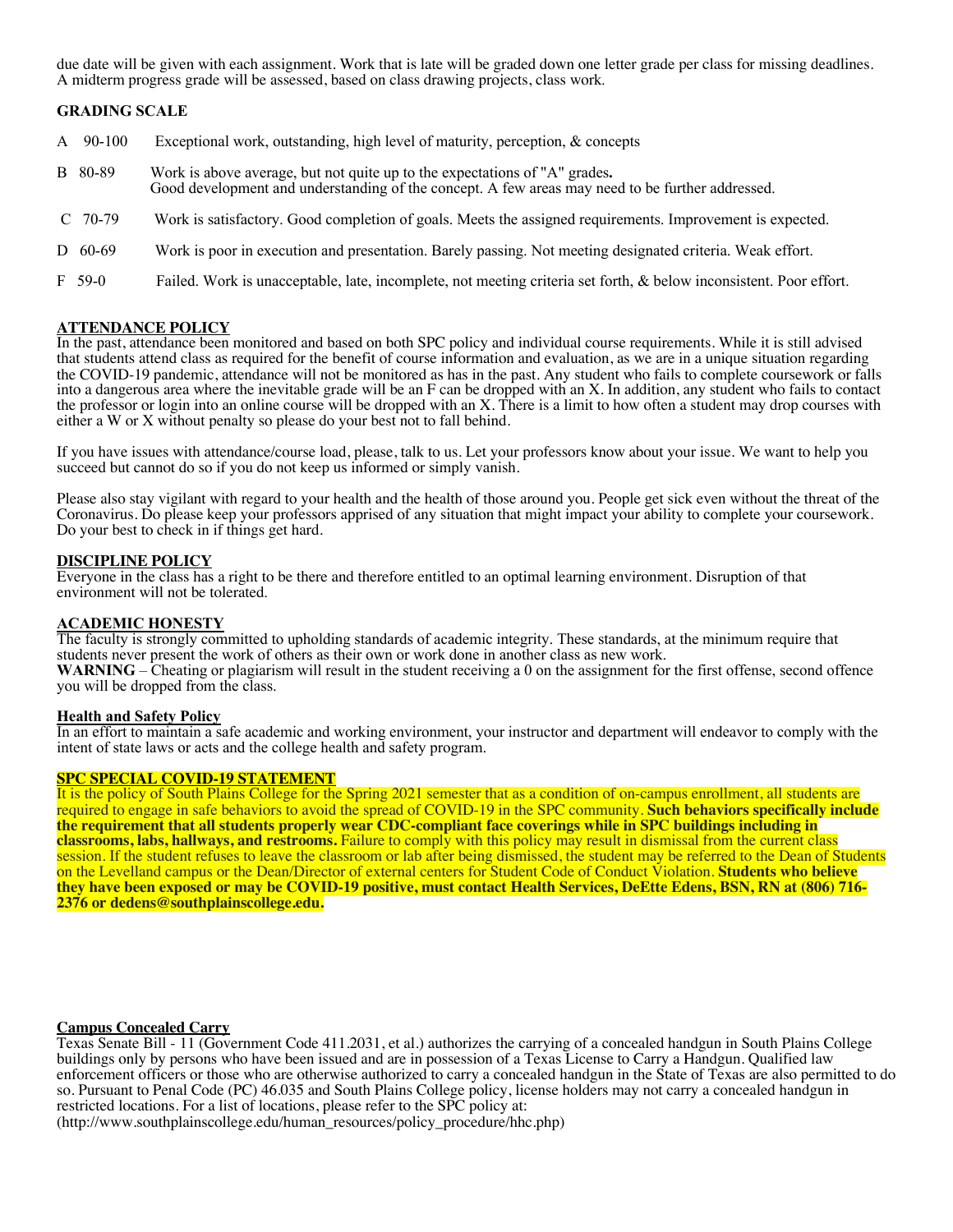Pursuant to PC 46.035, the open carrying of handguns is prohibited on all South Plains College campuses. Report violations to the College Police Department at 806-716-2396 or 9-1-1.

# **SPC Standard Disability Statement**

Students with disabilities, including but not limited to physical, psychiatric, or learning disabilities, who wish to request accommodations in this class should notify the Disability Services Office early in the semester so that the appropriate arrangements may be made. In accordance with federal law, a student requesting accommodations must provide acceptable documentation of his/her disability to the Disability Services Office. For more information, call or visit the Disability Services Office at Levelland (Student Health & Wellness Office) 806-716-2577, Reese Center (Building 8) & Lubbock Center 806-716-4675, or Plainview Center (Main Office) 806-716-4302 or 806-296-9611.

# **Non-Discrimination Statement**

South Plains College does not discriminate on the basis of race, color, national origin, sex, disability or age in its programs and activities. The following person has been designated to handle inquiries regarding the non-discrimination policies: Vice President for Student Affairs, South Plains College -1401 College Avenue, Box 5, Levelland, TX 79336, 806-894-9611

# **Diversity Statement**

In this class the teacher will establish and support an environment that values and nurtures individual and group differences and encourages engagement and interaction. Understanding and respecting multiple experiences and perspectives will serve to challenge and stimulate all of us to learn about others, about the larger world and about ourselves. **There will be zero tolerance of disrespectful or inappropriate language or behavior.** By promoting diversity and intellectual exchange, we will not only mirror society as it is, but model society as it should and can be.

# **Title IX Pregnancy Accommodations Statement**

If you are pregnant, or have given birth within six months, Under Title IX you have a right to reasonable accommodations to help continue your education. To activate accommodations you must submit a Title IX pregnancy accommodations request, along with specific medical documentation, to the Director of Health and Wellness. Once approved, notification will be sent to the student and instructors. It is the student's responsibility to work with the instructor to arrange accommodations. Contact the Director of Health and Wellness at 806-716-2362 or email cgilster@southplainscollege.edu for assistance.

# **Materials List:**

\*\*Kit available at **Varsity Books in Lubbock** (HIGHLY Recommended)\*\*

**Sketchbook 9" x 12" Pad of white drawing paper 18" x 24" Pad of newsprint, 18" x 24" Stick charcoal: vine and compressed (soft if you have a choice) Conte crayons Pastels Assorted erasers-- kneaded, gum, and magic white Fine point marker black (Sharpie) \* 20" x 26" paper portfolio or a plastic version (envelope style) Tackle box to carry supplies Black India ink Bamboo Brush Sighting Stick/small dowel rod**

Get the best tools and equipment you can afford. Cheap pencils and crummy paper will degrade quickly. We are building a new portfolio. Respect your work.